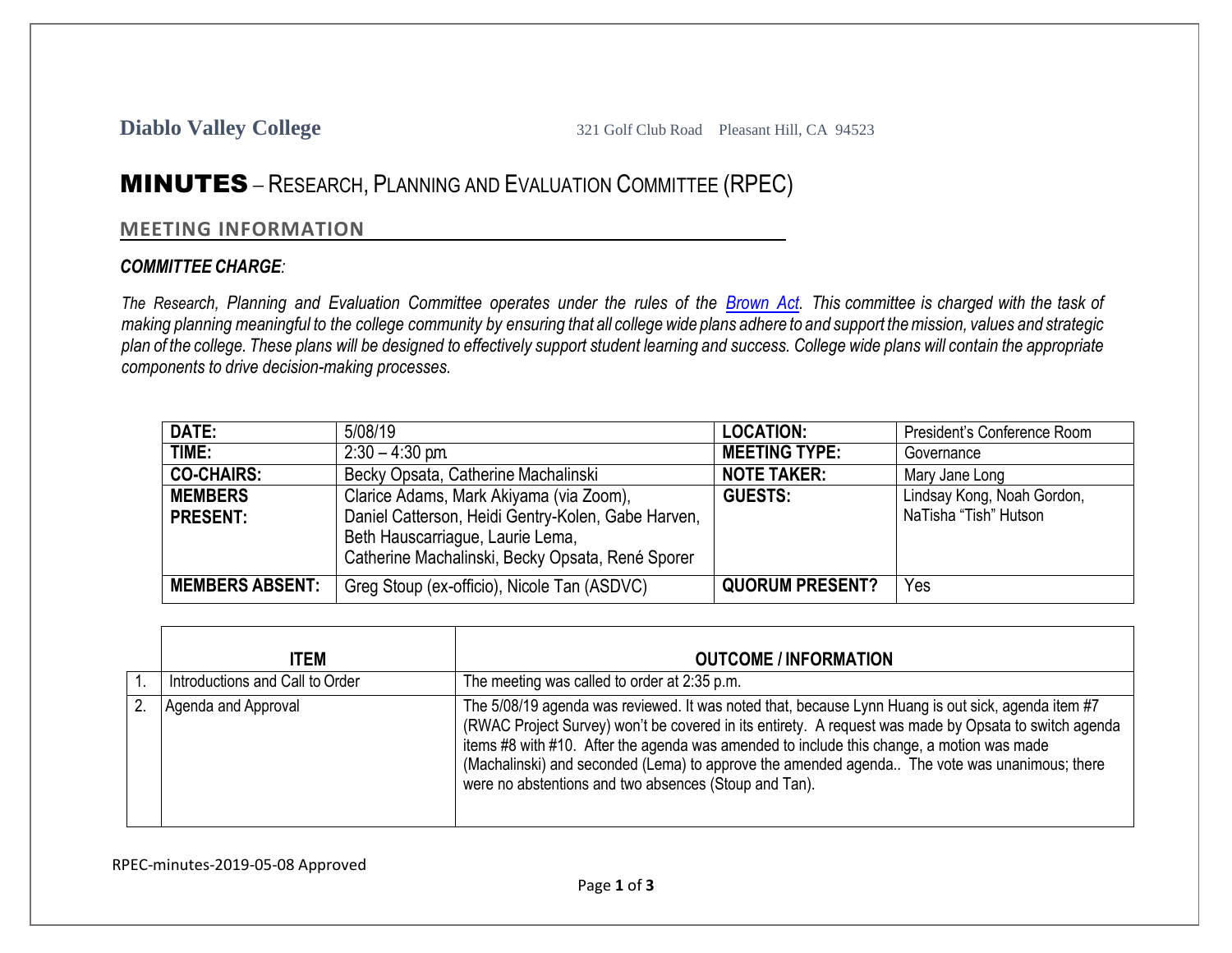| 3. | Minutes Review and Approval (11/28/18;<br>2/13/19; 2/27/19; 4/24/19) | The 11/28/18 minutes were reviewed. A motion was made (Machalinski) and seconded (Lema)<br>$\bullet$<br>to approve the minutes as written. The vote was unanimous; there were no abstentions and two<br>absences (Stoup and Tan).<br>The 2/13/19 minutes were reviewed. A motion was made (Machalinski) and seconded (Gentry-<br>$\bullet$<br>Kolen) to approve the minutes as written. The vote was unanimous; there were no abstentions<br>and two absences (Stoup and Tan).<br>The 2/27/19 minutes were reviewed. A motion was made (Machalinski) and seconded (Lema) to<br>$\bullet$<br>approve the minutes as written. The vote was unanimous; there were no abstentions and two<br>absences (Stoup and Tan).<br>The 4/24/19 minutes were reviewed. A motion was made (Machalinski) and seconded (Harven<br>$\bullet$<br>to approve the minutes as written. The vote was unanimous; there were no abstentions and two<br>absences (Stoup and Tan). |  |
|----|----------------------------------------------------------------------|---------------------------------------------------------------------------------------------------------------------------------------------------------------------------------------------------------------------------------------------------------------------------------------------------------------------------------------------------------------------------------------------------------------------------------------------------------------------------------------------------------------------------------------------------------------------------------------------------------------------------------------------------------------------------------------------------------------------------------------------------------------------------------------------------------------------------------------------------------------------------------------------------------------------------------------------------------|--|
| 4. | Public Comment (limited to 3 minutes)                                | None.                                                                                                                                                                                                                                                                                                                                                                                                                                                                                                                                                                                                                                                                                                                                                                                                                                                                                                                                                   |  |
| 5. | Announcements and Updates                                            | None.                                                                                                                                                                                                                                                                                                                                                                                                                                                                                                                                                                                                                                                                                                                                                                                                                                                                                                                                                   |  |
| 6. | Potential Climate Survey for Fall 2019                               | Doing some sort of a climate survey around racial issues on campus had been discussed previously. A<br>writing group needs to be established. Daniel will send RPEC Berkeley's climate survey as an example.<br>Both the DVC and SRC campus need the survey applied. Having separate surveys for student and<br>employees was mentioned.                                                                                                                                                                                                                                                                                                                                                                                                                                                                                                                                                                                                                |  |
| 7. | <b>RWAC Project Survey</b>                                           | The TWP pre-survey document was reviewed. It was decided that Lynn Huang can continue to use this<br>document for her PD, but that we need our own survey. A writing group will be formed to create a survey.                                                                                                                                                                                                                                                                                                                                                                                                                                                                                                                                                                                                                                                                                                                                           |  |